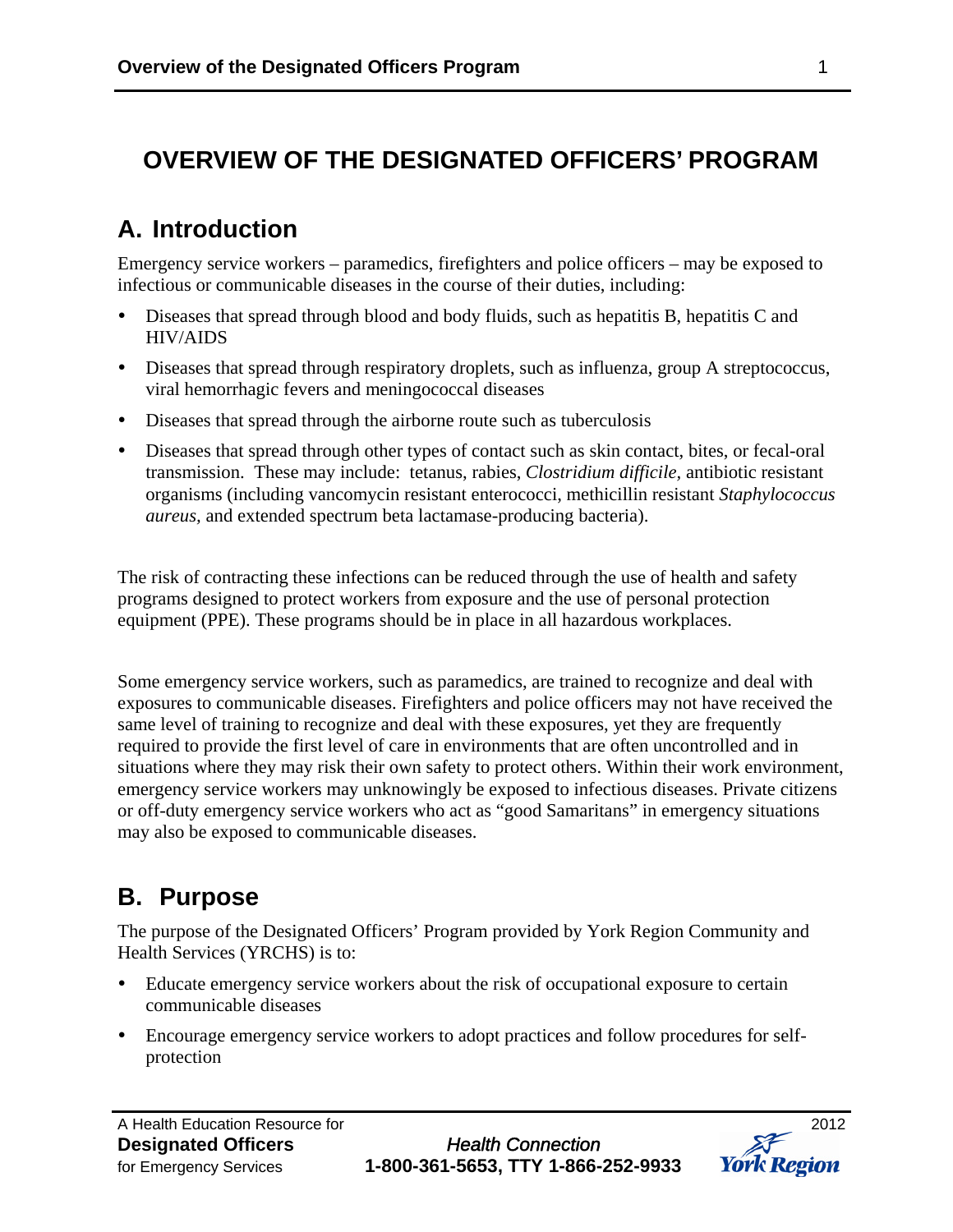Establish protocols for dealing with suspected exposure to infectious diseases

#### **Goal**

The program's goals are:

- To educate designated emergency service officers about certain communicable diseases and their transmission,
- Provide strategies to reduce the risk of exposure to these diseases in emergency situations and
- How to manage various exposures to minimize the health impacts on emergency services workers.

### **Objectives**

The objectives of this program are as follows:

- 1. To help designated officers become familiar with:
	- a) **Communicable diseases**, including:
		- The agents (e.g., a virus) that cause them
		- Where the agents are commonly found
		- Objects or surfaces in the environment that can play a role in the spread of disease in an emergency situation
		- How the agents are transmitted and the level of risk associated with an exposure
		- The common signs and symptoms of certain diseases
		- How a person is infected
		- Whether the worker is susceptible or has a natural or acquired resistance to the disease
	- b) **Vaccines and treatment options** that can prevent the spread of specified diseases
	- c) **Precautions and barriers** that workers can use to reduce the risk of being exposed to the specified diseases
- 2. To provide designated officers with the information and tools needed to assess if an exposure has occurred and to determine the level of risk associated with the exposure.
- 3. To outline the procedure for designated officers to follow if an exposure has occurred.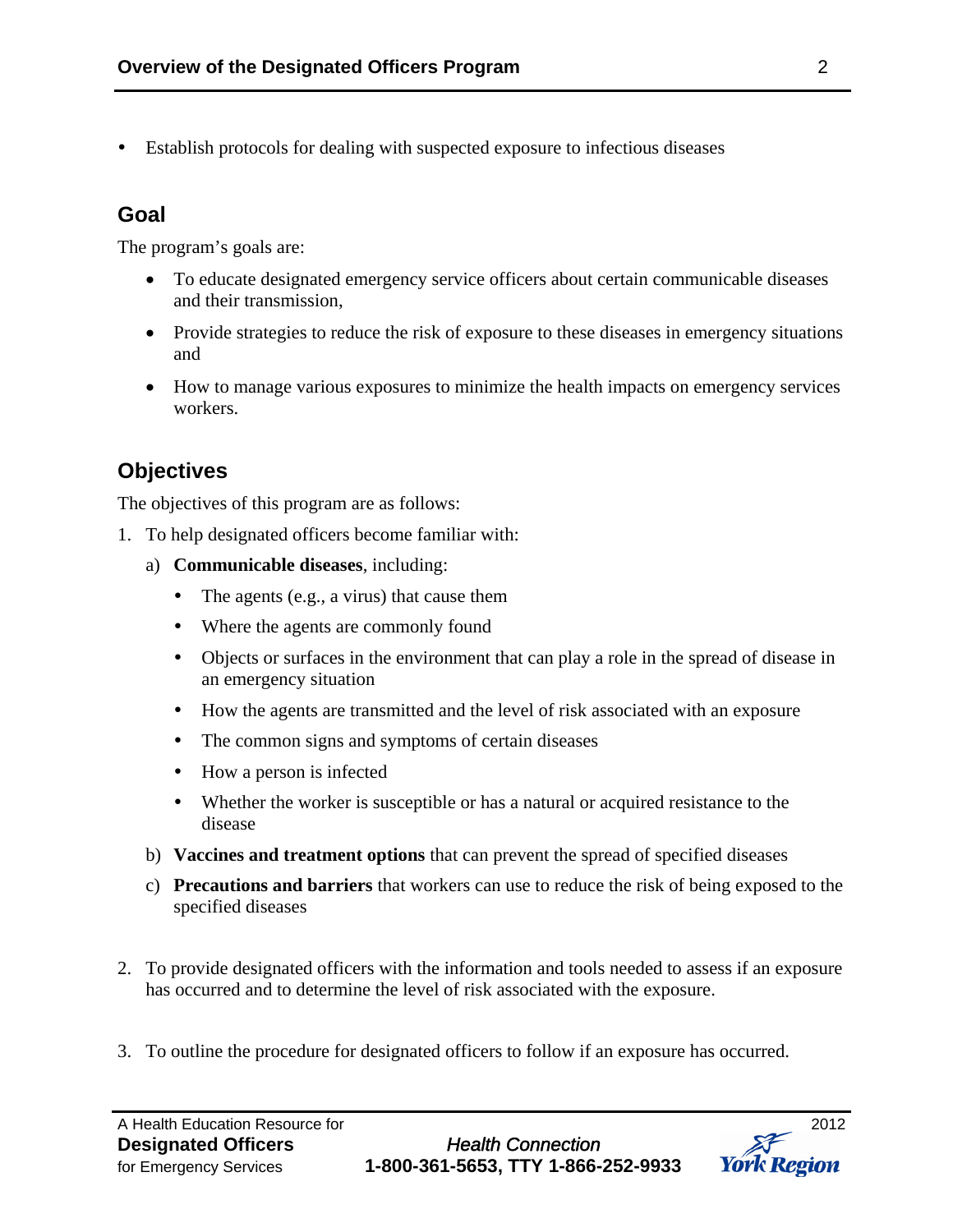4. To reinforce the designated officers' role of informing emergency workers of possible risks related to communicable disease exposures, and advising emergency workers to seek appropriate medical care.

### **C.Guiding Principles for Routine Practices in Emergency Situations**

- 1. All workplaces should have standard occupational health and safety programs and practices in place.
- 2. Under Ontario's *Occupational Health and Safety Act*, Section 25, the employer is responsible for assessing the potential risk of occupational exposure to the specified communicable diseases in the workplace and for providing appropriate engineering controls, standards of practice, equipment and education to reduce the risk.
- 3. Routine occupational health and safety practices should be used in all emergency situations where there is risk of exposure to the specified communicable diseases (bloodborne diseases, diseases spread by respiratory droplets, diseases that spread by the airborne route and diseases spread through person-to-person or person-to-surface contact).
- 4. Routine practices give the worker the knowledge and skills to assess personal risk in emergency situations and to take precautions to protect himself or herself. The employer is responsible for providing the education and training that will give employees the skills to apply routine practices appropriately in all situations. The employee will then be able to use the learned skills to reduce the risk and prevent exposure.
- 5. Immunization is a key strategy in preventing transmission of certain communicable diseases. All emergency service workers should be immunized (at a minimum) according to the National Advisory Committee on Immunization (NACI) guidelines published in the *Canadian Immunization Guide, 7th edition*, 2006.
- 6. An emergency service worker who may have a possible occupational exposure to a communicable disease has the right to know and should be informed about the exposure. However, the emergency service worker does not have the right to any information that will breach patient confidentiality, as discussed below, in Section D, Confidentiality.

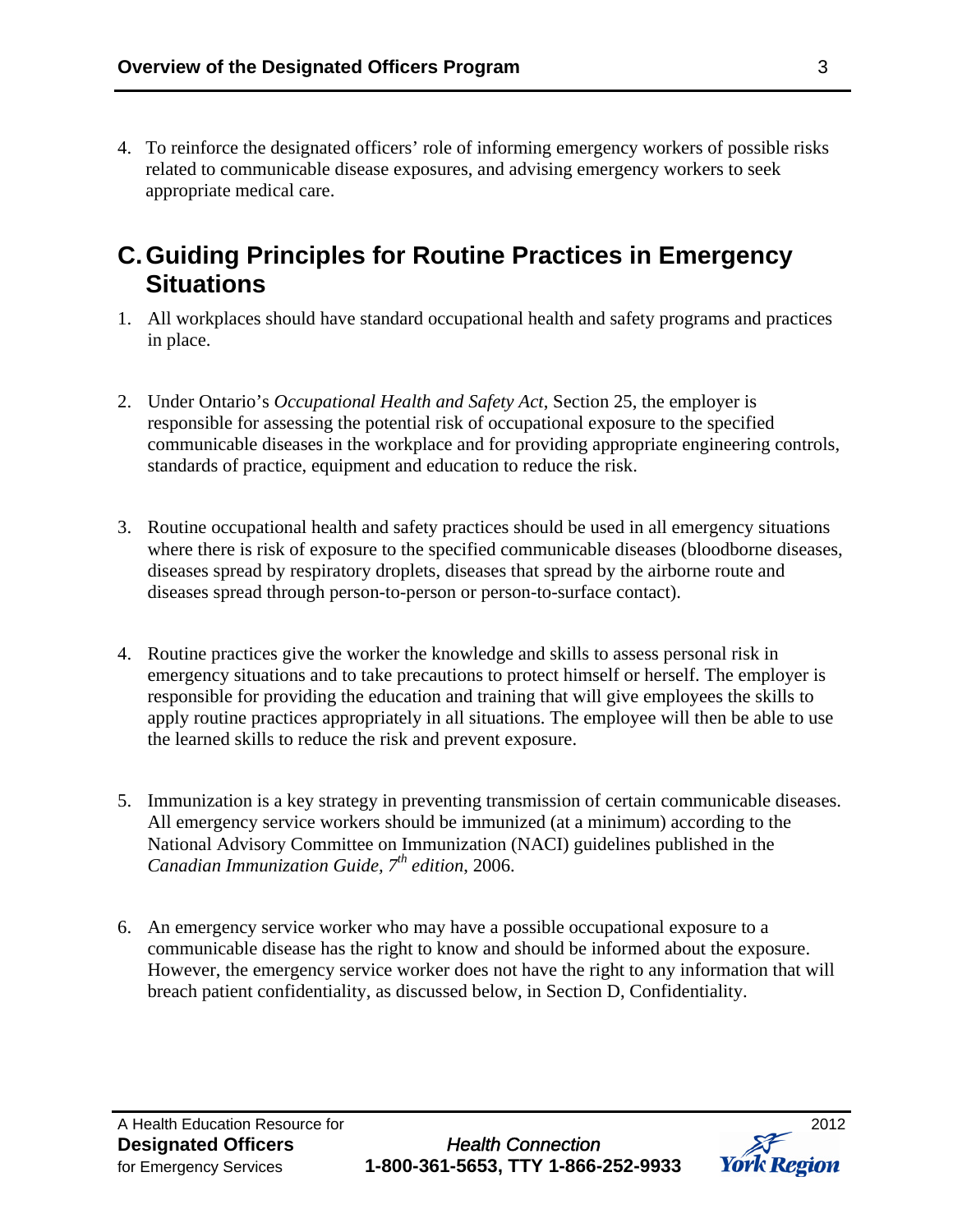7. Emergency service workers who may have a possible occupational exposure to any of the specified communicable diseases should follow the protocols described in this manual. The protocols respect the provisions for confidentiality in the *Health Protection and Promotion Act,* (HPPA) *R.S.O. 1990, c.H.7,* Section 39.

# **D.Confidentiality**

In any health care situation, a person has the right to confidentiality. Public health and hospital staff cannot breach the confidentiality of a person brought in by emergency workers by disclosing any information about the patient's health or diagnosis.

## **E. Notification of a Possible Exposure**

To ensure that emergency service workers are notified of a possible exposure to a reportable disease (see [Reportable Diseases List\)](http://www.york.ca/Services/Public+Health+and+Safety/Infectious+Diseases/DOP-Reportable+Diseases+List.htm) without breaching the patient's right to confidentiality, York Region Community and Health Services:

- Follows mandatory public health guidelines and protocols developed by the Ministry of Health and Long-Term Care for notifying any emergency worker who may have been exposed to a communicable disease
- Encourages each emergency service to establish a designated officer who should be trained to assess occupational exposures to infectious agents and who will work with York Region Community and Health Services to notify workers
- Has developed this manual for designated officers to use to fulfil their duties

When it is known that an emergency service worker has been exposed to a communicable disease, the worker should be notified immediately so they can receive care and post-exposure treatment if it is available. Prompt notification allows the worker to take steps to prevent spreading the disease to others if they are infected.

However, in an emergency situation, neither the employer nor the employee will necessarily know if the employee has been exposed to an infectious disease. Therefore, in each exposure situation where appropriate infection control measures were not used or a breach in infection control was noted, it should be treated as a potential exposure. Steps to take after exposure or potential exposure are included in this manual.

**Designated Officers** *Health Connection* for Emergency Services **1-800-361-5653, TTY 1-866-252-9933** 

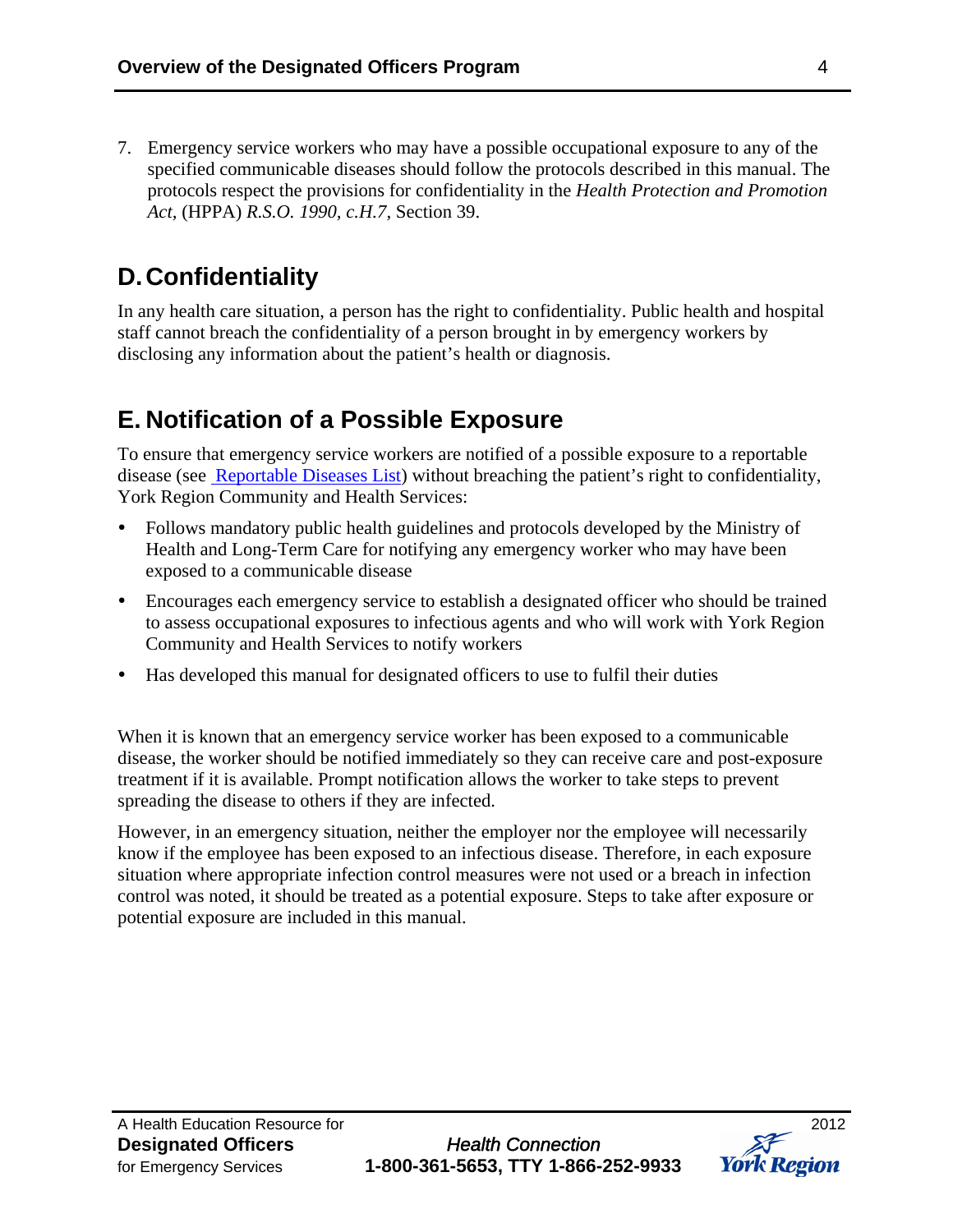### **F. Roles and Responsibilities**

#### **1. The Emergency Service (Police, Firefighters and Ambulance)**

Each emergency service sector will be responsible for:

- Assessing the risk of work procedures for occupational exposure, including:
	- o ensuring routine workplace practices meet established occupational health and safety standards
	- o providing protective equipment for employees
	- o training employees
- Appointing a designated officer(s)
- Documenting the exposure, including completing any applicable Workplace and Safety Insurance Board forms

### **2. The Emergency Service Worker**

The role of each emergency service worker is to:

- Be aware of potential exposures
- Know about routine measures to reduce the risk of exposure
- Apply measures to prevent exposures
- Report any exposure that occurs to a designated officer, and complete any necessary Workplace and Safety Insurance Board forms

#### **3. The Designated Officer/Alternate**

The role of a designated officer is to:

- Receive reports from emergency service workers who believe they may have been exposed to an infectious disease
- Assess the situation to determine if an exposure occurred
- Notify York Region's Medical Officer of Health or delegate of any reportable disease-related exposures
- Inform any worker who has been in contact with an infectious disease of the possible risk and the next steps to take in the process

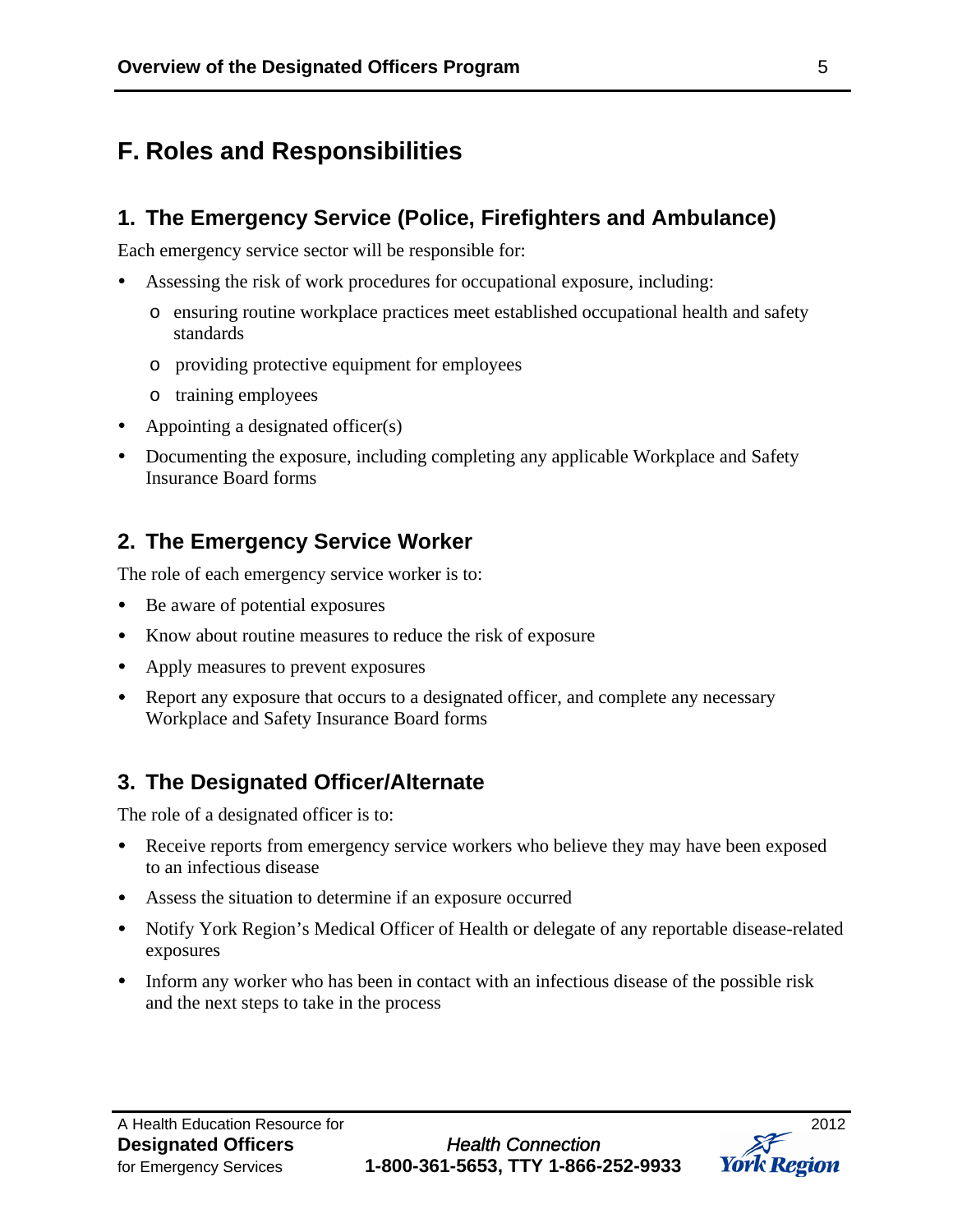### **4. The Medical Officer of Health/Delegate**

The Medical Officer of Health (MOH) or delegate will:

- Ensure emergency service agencies have provided an updated list of designated officers and alternates
- Provide consultative advice on the level of risk when an exposure has occurred
- Inform the designated officer of specific actions the emergency service worker should take
- Investigate possible contacts for cases of reportable diseases, according to routine public health protocol

The Medical Officer of Health or delegate **does not:**

- Assess or determine whether an exposure may have occurred in a situation (role of the designated officer)
- Gather information from the emergency service worker (role of the designated officer)
- Disclose personal health information about the client, including diagnosis (confidentiality)

**Note:** Throughout this manual, any reference to contact the Public Health Unit will be with a delegate and not directly with the Medical Officer of Health.

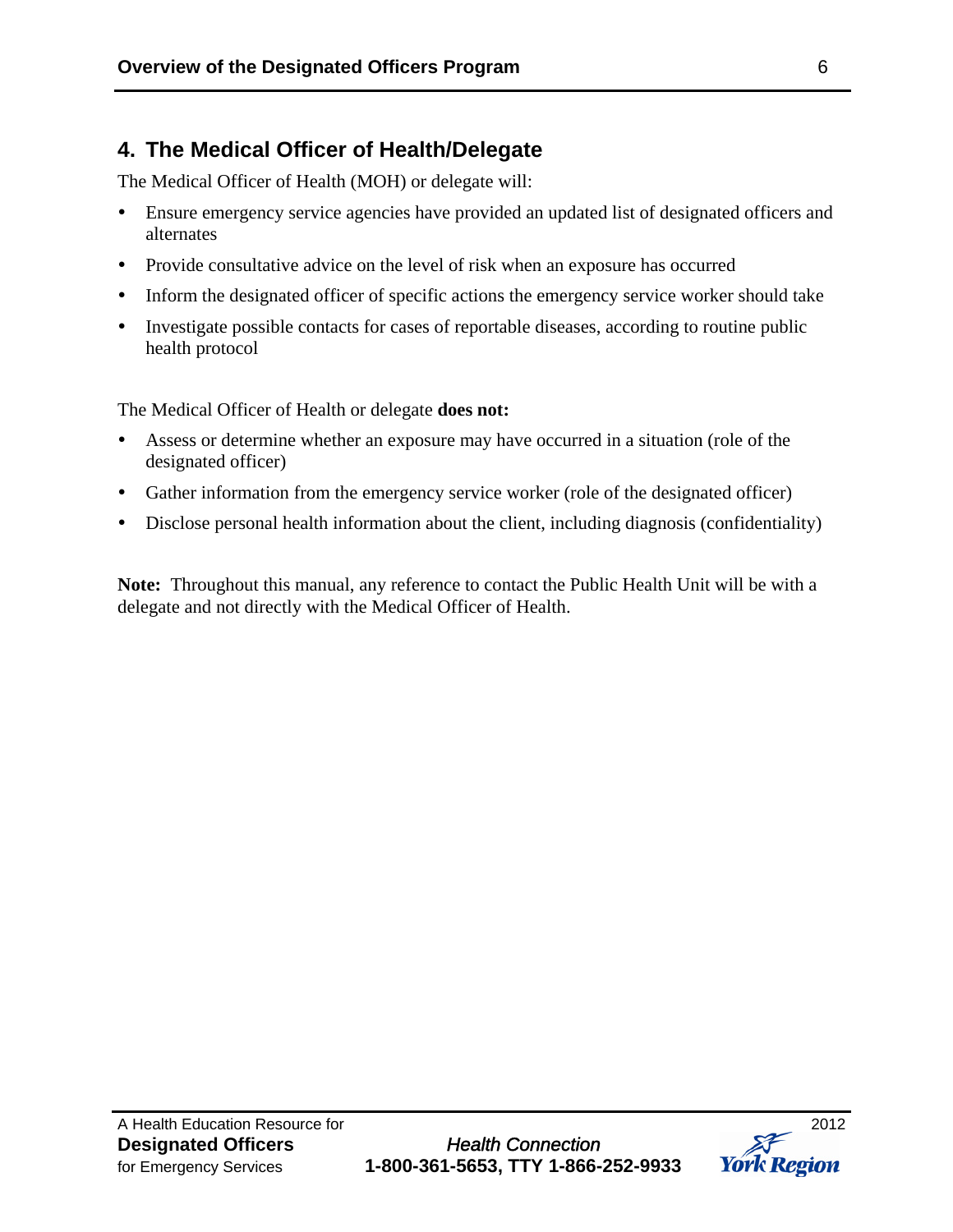## **G.Knowledge and Skills of the Designated Officer[1](#page-6-0)**

### **Knowledge**

The most important part of the designated officer's job is to understand how the specified diseases are spread. The designated officer must be familiar with:

- **Diseases,** including:
	- o the agents (e.g. virus) that cause them
	- o where the agents are commonly found
	- o objects or surfaces in the environment that can play a role in the spread of disease
	- o how the infectious agents are transmitted
	- o how long it takes to develop signs or symptoms of the disease (incubation period)
	- o when people are most likely to be infectious
	- o whether the worker is susceptible (e.g., Does the worker have any chronic conditions that increase the likelihood of getting the disease? Has the worker been immunized or previously infected with the disease?)
- **Vaccines and treatment options** that can prevent the spread of specified communicable diseases
- **Precautions and barriers** that workers can use to reduce the risk of being exposed to the specified communicable diseases

### **Skills**

In addition to knowledge about specified diseases, transmission and prevention measures, the designated officer needs skills to be able to use that knowledge effectively, including:

- **Assessment skills**. The designated officer must be able to:
	- o Review reports and ensure that they have all the facts needed for a complete assessment
	- o Speak to and interview the emergency service worker to ensure that critical information in the written report is correct
- **Analytical Skills**. The designated officer must be able to:
	- o Evaluate both the written reports and their conversations with a worker to assess if the worker has been exposed to one of the specified communicable diseases
	- o Act quickly and properly (based on the information provided )
	- o Use other resource materials
	- o Ask for other advice (when needed)



<span id="page-6-0"></span> $\overline{a}$ <sup>1</sup> Adapted from: The Ontario Ministry of Health. Preventing and Assessing Occupational Exposures to Selected Communicable Diseases. November 1994